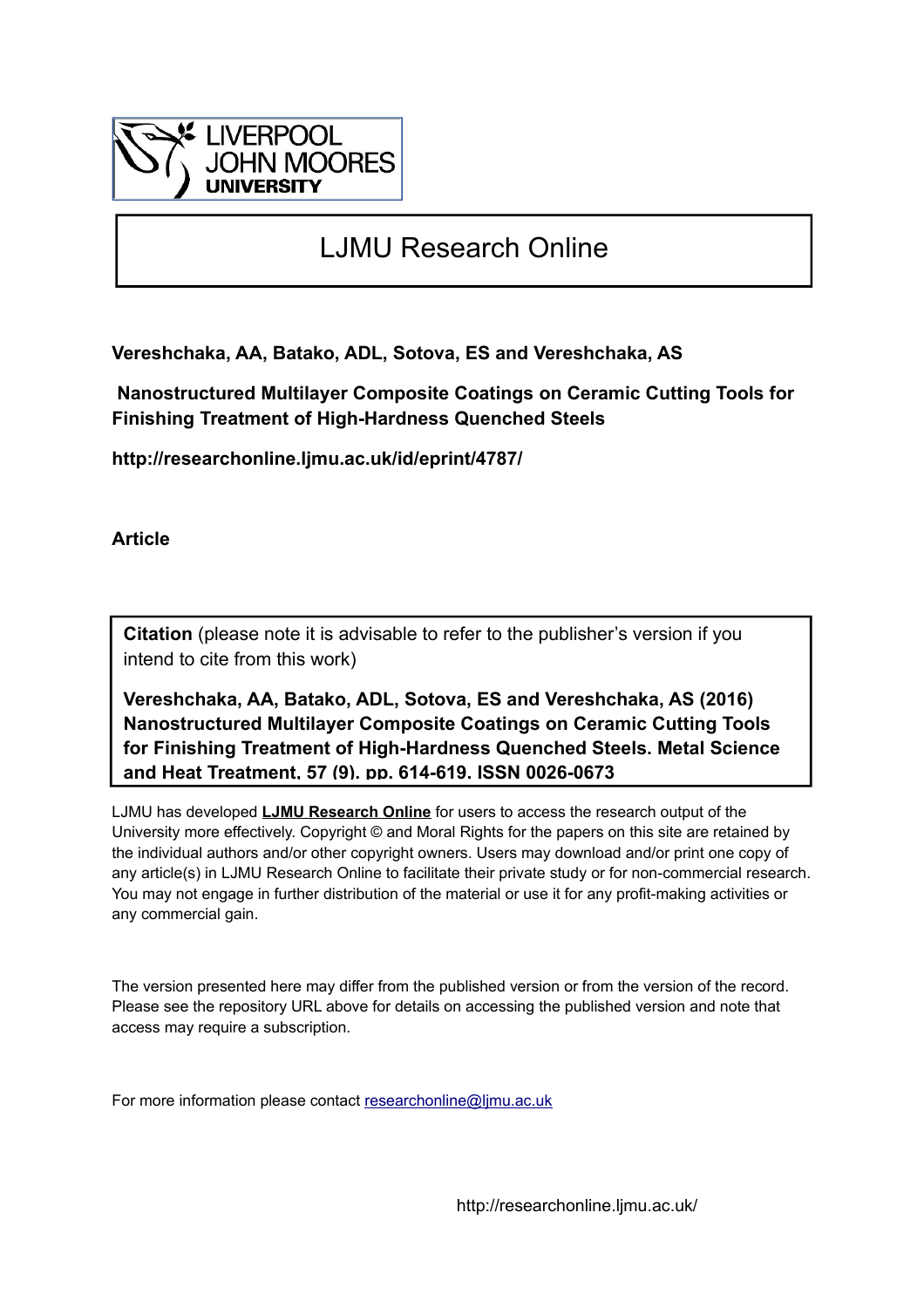UDC 621.9.025.7:621.793

## **NANOSTRUCTURED MULTILAYER COMPOSITE COATINGS ON CERAMIC CUTTING TOOLS FOR FINISHING TREATMENT OF HIGH-HARDNESS QUENCHED STEELS**

### **A. A. Vereshchaka,1 A. D. Batako,2 E. S. Sotova,1 and A. S. Vereshchaka1**

Translated from *Metallovedenie i Termicheskaya Obrabotka Metallov*, No. 10, pp. 39 – 44, October, 2015.

The functional role of nanostructured multilayer composite coatings (NMCC) deposited on the operating surfaces of replaceable faceted cutting inserts (CI) from cutting ceramics based on aluminum oxides with additives of titanium carbides is studied. It is shown that the developed NMCC not only raise substantially the endurance of the ceramic tools under high-speed dry treatment of quenched steels but also improve the quality and accuracy of processing of the parts and the ecological parameters of the cutting process.

*Key words:* cutting ceramic tools, nanostructured multilayer composite coatings, high-hardness steels, contact processes, endurance of tools.

#### **INTRODUCTION**

Recent strategies of advancement of processes of mechanical treatment are chiefly connected with improving the efficiency by resorting to high and superhigh cutting speeds and total abandon of cutting fluids (CF) due to their negative action on the environment and health of the personnel. In this connection, the metal-working industry often employs tools equipped with replaceable faceted cutting inserts (CI) from cutting ceramics [1, 2] possessing a unique combination of physical, mechanical, and thermophysical properties in the absence of scarce and expensive components in the composition.

The main feature of a cutting ceramics is the absence of a binding phase, which lowers considerably the degree of its softening upon heating in the wear process and raises the plastic strength of ceramic tools. This makes it possible to use high cutting speeds exceeding the cutting speed for hard-alloy tools. Thus, the limiting level of cutting speeds in finishing turning of steels with hard-alloy tools is  $500 - 600$  m/min, whereas the cutting speed of the tools equipped with CI from cutting ceramics increases to  $900 - 1000$  m/min [2].

Cutting ceramics possess a high hardness, heat resistance and wear resistance and have an exceptionally low susceptibility to physicochemical interaction with the treated materials (various steels), which predetermines their dominant use for dry treatment without CF. Such treatment is safer for the environment and for the health of the personnel. At the same time, most grades of cutting ceramics possess relatively low values of brittle strength and thermal conductivity at relatively high coefficients of thermal expansion, which increases substantially the probability of sudden failures of ceramic tools due to brittle cleavage of the cutting edges and limits their use in the metal-working industry  $[2 - 4]$ . This mechanism of failure of ceramic tools is prevalent and virtually independent of the cutting speed, because the temperature does not affect much the transformation of the properties of the ceramics, and determines to a great degree the relatively narrow range of application of ceramic tools [2, 3].

Today producers of ceramic tools mostly work with  $Al_2O_3$  alumina ceramics and  $Si_3N_4$  silicon nitride ceramics. With allowance for the mentioned physical and mechanical properties of cutting ceramics restricting the range of their application, wide research is performed with the aim of advancing the ceramics based on  $Al_2O_3$  and  $Si_3N_4$ . Specifically, alloying of  $Al_2O_3$  ceramics with zirconium oxides and titanium carbides and reinforcing them with "whisker" SiC crystals improves substantially their physical, mechanical and thermophysical properties (Table 1).

#### **CHOICE OF PROCESSES OF DEPOSITION OF COATINGS ON SUBSTRATES FROM CUTTING CERAMICS**

The most effective means for complex improvement of physical and mechanical properties of tools from cutting ce-

<sup>&</sup>lt;sup>1</sup> "STANKIN" Moscow State Technological University, Moscow, Russia (e-mail: ecotech@rambler.ru).

Prince (e-mail: economy-mail: experimental).<br>
<sup>2</sup> Liverpool John Moores University, Liverpool, UK.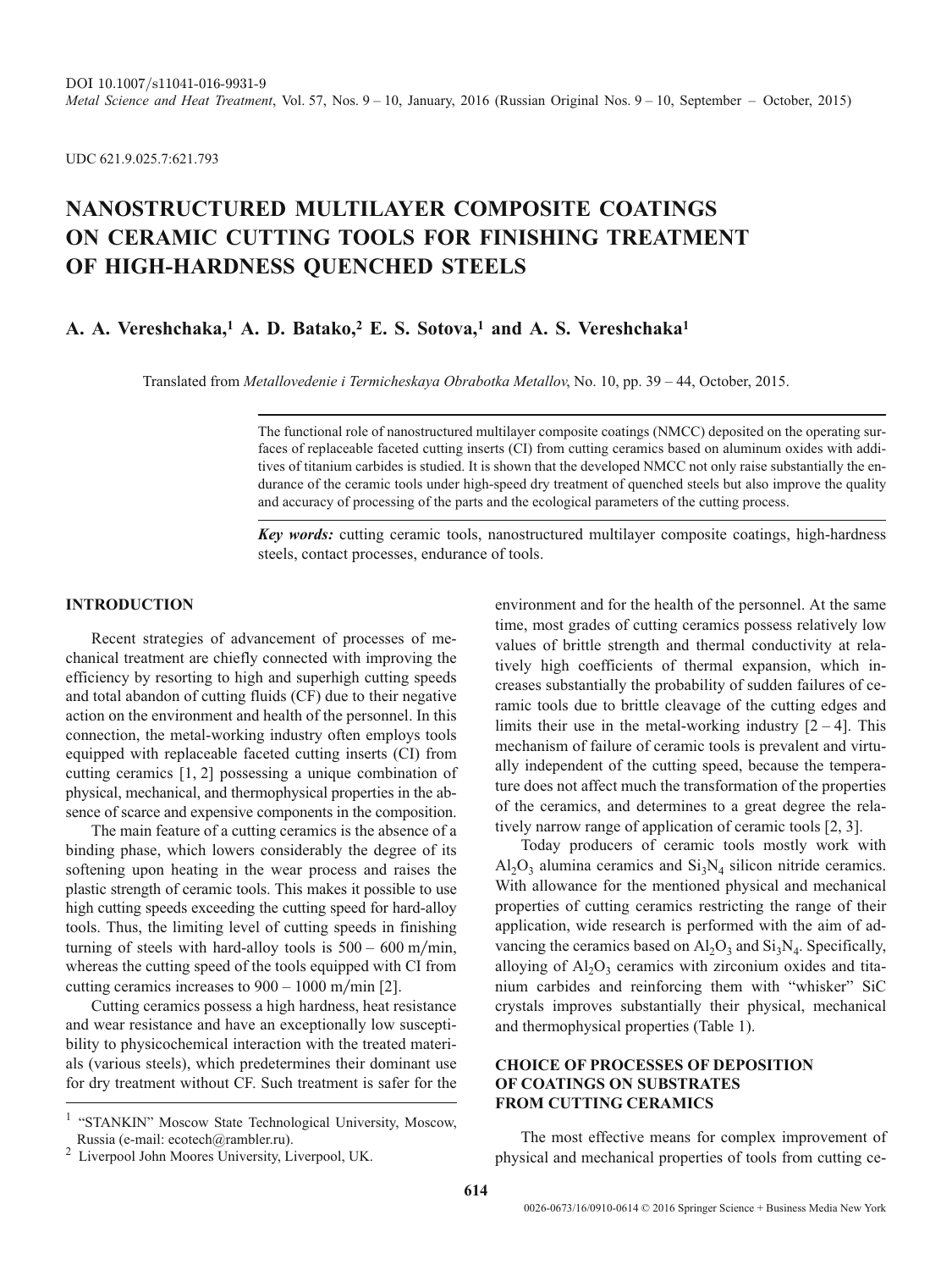| Ceramics                                       | $HV_{30}$ , MPa | $E$ , GPa |             | $\sigma_r$ , MPa $\frac{K_{1c}}{MPa \cdot m^{-1/2}}$ , $a_c \times 10^{-5}$ , |     | $W/(m \cdot K)$ |
|------------------------------------------------|-----------------|-----------|-------------|-------------------------------------------------------------------------------|-----|-----------------|
| $\text{Al}_2\text{O}_3$                        | 2000            | 390       | 350         | 4.5                                                                           |     | 30              |
| $Al_2O_3 - ZrO_2$                              | 2000            | 380       | 600         | 5.8                                                                           | 7.4 | 28              |
| $Al_2O_3-TiC$                                  | 2200            | 400       | 600         | 5.4                                                                           | 7.0 | 35              |
| $Al_2O_3$ reinforced with whisker SiC crystals | 2400            | 390       | $600 - 800$ | $6 - 8$                                                                       |     | 35              |

**TABLE 1.** Properties of Oxide Ceramics after Addition of Different Compounds into the Composition

ramics is deposition of modifying functional coatings on their working surfaces  $[2, 6 - 9, 13 - 17]$ . This is connected with the phenomenological role of coatings having a double nature manifesting itself in simultaneous improvement of the surface properties of the ceramic material and lowering of the level the thermomechanical impact on the tool in the cutting process [8]. Much effort is aimed today at advancing the properties of cutting ceramics by deposition of functional coatings, which find wide use in the processes of dry forming treatment thus lowering the negative ecological effect on the environment and health of the personnel  $[2 - 6, 8, 9, 15, 16]$ .

Analyzing the methods of formation of functional coatings on working surfaces of ceramic cutting tools we established that the preferred variants are chemical vapor deposition (CVD) and physical vapor deposition (PVD) [2, 5, 6, 9]. The use of standard CVD processes implemented at a high temperature  $(1050 - 1100^{\circ}C)$  for quite a long time (up to  $4 - 6$  h) for deposition of coatings on ceramic substrates causes some softening of the surface structures of the ceramic material, which is very undesirable. For this reason we resorted to the innovation arc-PVD processes known as filtered cathode-vacuum-arc deposition (FCVAD) [8].

FCVAD does not cause structural changes in the ceramic material and provides

– high adhesive strength of the coating with respect to the ceramic substrate;

– control of the level of the "curing" energy action on the surface flaws of the ceramics in the form of microcracks and micropores and formation of favorable residual compressive stresses in the surface layers of the ceramic material;

– formation of nanosize structure in the deposited coating layers (grain size, thickness of sublayers) with high density due to the energy supplied by the precipitating condensate and transformation of the kinetic energy of the bombarding ions into thermal energy in local deposited volumes of the coating and their subsequent cooling at an exceptionally high rate (on the order of  $10^{14}$  K/sec).

Directed modification of the properties of cutting ceramics by deposition of innovative coatings should improve its properties substantially and transform favorably the contact processes under cutting, which will widen the range of industrial application of ceramic tools and create serious competition to hard-alloy tools.

The aim of the present study was to develop nanostructured multilayer composite coatings meeting the concept of an intermediate process medium between the tool and the treated material. The coatings should simultaneously raise the surface properties of the ceramic tool and lower the thermomechanical impact causing its wear.

#### **TECHNOLOGICAL PREREQUISITES**

The high cutting capacity of tools equipped with replaceable cutting inserts (CI) from various grades of cutting ceramics (CC) makes it possible to treat preforms from highhardness steels in rigid CNC machines at enhanced cutting speeds without CF. The size and geometry accuracy of the treated parts is high. Commercial use of ceramic tools gives a considerable economic effect. Replacement of coated hardalloy tools by tools equipped with CI from cutting ceramics reduces the cost of mechanical treatment to  $70 - 75\%$  [2]. For example, replacement of CI from hard alloy T30K4 by CI from VOK-60 ceramics for large-scale boring of holes  $\varnothing$  50<sup>+0.025</sup> mm in web-type parts from steel 35KhGSL with a hardness of 217 *HB* has reduced the treatment time by a factor of 1.75. Turning of spindle necks from steel 45 with a hardness of  $207 - 220$  HB with cutting inserts from VOK-60 ceramics has doubled the cutting speed as compared to cutting with inserts from hard alloy T15K6. Turning of such necks heat treated for a hardness of  $42 - 46$  *HRC*<sub>e</sub> has increased the efficiency of the treatment with ceramic tools by a factor of 4 [2]. The use of tools equipped with CI from cutting ceramics makes it possible to increase the speed of cutting of steel and iron preforms by a factor of  $1.5 - 5$  as compared to hard-alloy tools.

High-speed finishing treatment of quenched steels with a hardness of 58 – 62 *HRC* by cutting tools equipped with CI from cutting ceramics may replace effectively the operation of finishing grinding in piece and large-scale productions, and the efficiency of such treatment increases with growth of the thickness of the removed tolerance. Specifically, replacement of grinding of quenched steels by turning with cutting ceramic tools not only raises the efficiency of the treatment but also provides higher quality of the treated surface (lowers of the roughness, produces more favorable residual compressive stresses, decreases the elastic aftereffect, etc.) and improves the accuracy of the treatment (deviation from the round shape by 0.004 mm [11], Fig. 1) and compensates the expenses on CF with simultaneous solution of the ecological problem.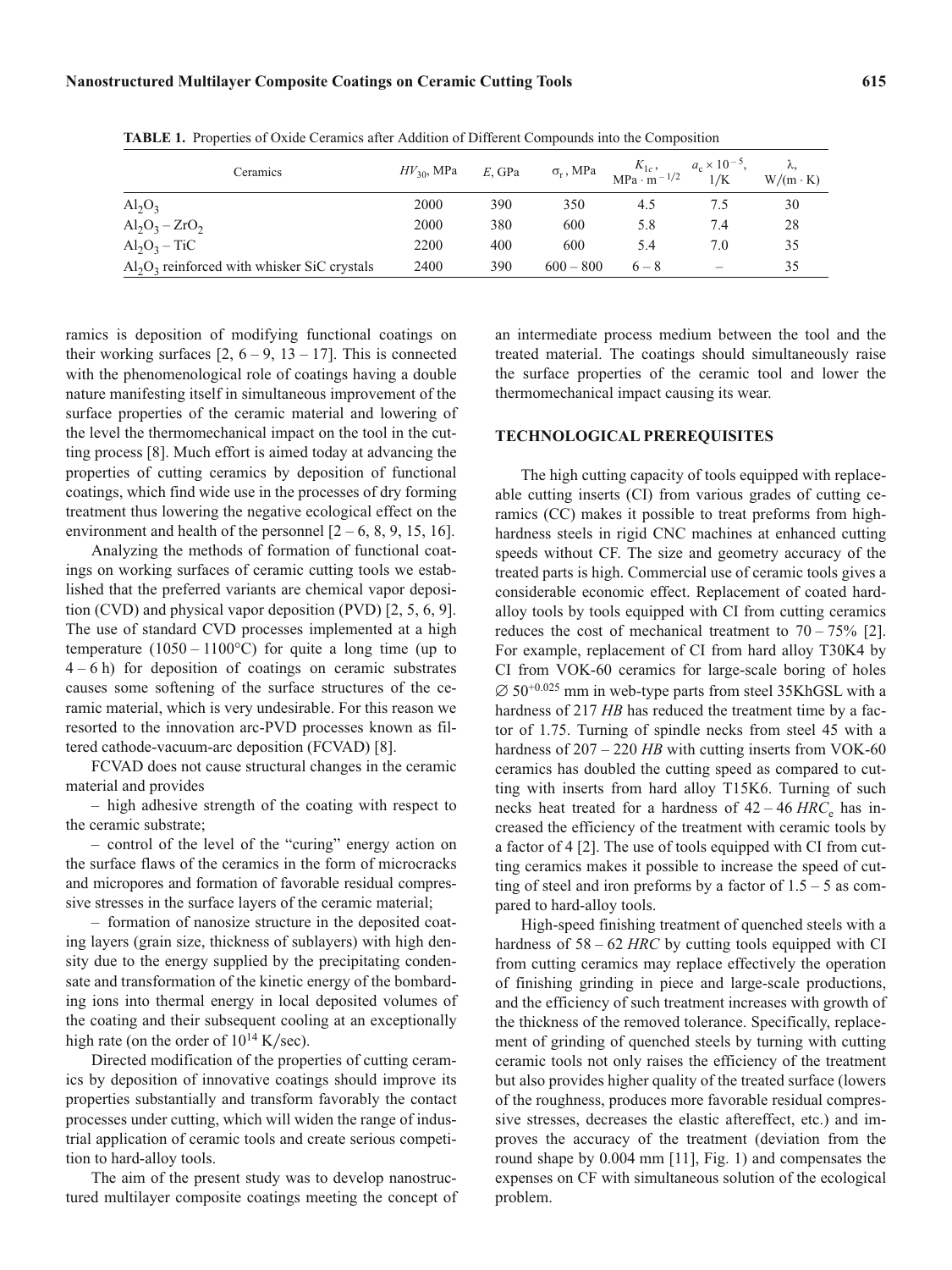**Fig. 1.** Comparison of parameters characterizing the accuracy of shape (*a*) and the roughness of the treated surface (*b* ) under grinding and dry treatment with ceramic tools.

It should be noted that the expenditures on cutting tools may exceed those on grinding wheels (Fig. 2*a* ) by a factor of 2 or more [10]. However, the substantial shortening of the machining time (by a factor of 5 and more, Fig. 2*b* ) as well as the reduction of the general cost of the treatment and of the level of negative impact on the environment in the case of the use of ceramic cutting tools is an incentive for wider application of treatment of preforms from hardened steels with ceramic cutting tools instead of grinding [10, 11].

The high cutting speed provided by ceramic cutting tools makes it possible to

– reduce the time of machining of parts by a factor of  $1.5 - 5$ ;

– replace the hard alloys with scarce and expensive elements (W, Ta, Ti, Co) by cutting ceramics with a coating containing no scarce elements;

– lower the roughness of the surface of the treated steels;

– raise the quality of treatment of the surface layer of not heat treated, heat hardened and quenched steels as compared to the roughness provided by grinding.

#### **METHODS OF STUDY**

#### **Method of Forming of Coating**

To deposit the coatings we used a VIT-2 device developed for synthesis of coatings on substrates from different tool materials [8]. We prepared CI from cutting ceramics, fixed them in special holders and then placed on the working table of the VIT-2 device. The CI performed a planetary motion about their axes and about the central axle of the table at frequency  $n = 5$  rpm. This provided uniform deposition of coatings on all the surfaces of the CI and formation of a sublayer structure in three-component coatings. To deposit the coatings we used cathode systems of types Ti, Cr,



 $Nb - Zr$ , and  $Al - Si$ . Then we chose two types of multilayer composite coatings for the further study, i.e.,  $(TiAIN (TiCrAISi)N$  and  $Ti - (TiA1)N - (TiZrAISi)N$ . After arranging hard-alloy CI in the chamber of the device we evacuated the chamber to a pressure of 0.01 Pa. Plasma cleaning of the surfaces of the CI was performed with Ar anions at a pressure raised from 1.5 to 2.5 Pa. Then the CI were subjected to final cleaning and thermal activation in a gas discharge (GD) at a pressure of 0.5 Pa and a maximum bias potential of 1 kV.

The modes of the deposition were as follows:  $I_{\text{Ti}} = 80 \text{ A}$ ,  $I_{\text{Cr}}$  = 70 A,  $I_{\text{Al}}$  = 160 A,  $U_{\text{C}}$  = 160 V,  $p_{\text{N}}$  = 0.5 Pa.

We studied the following characteristics of the coatings: the thickness ("Calotest" method, Fischer Sindelfingen device), adhesion strength with respect to the substrate material ("Scratchtest" method, Scem Revetest device), nanohardness and modulus *E*<sup>1</sup> ("NanoTest" method, Micromaterials Ltd. Wrexam device). Nanoindentation was performed with the help of a Berkovich indenter by the standard method. The nanohardenss of each hard-alloy specimen with deposited coating was measured 25 times on an area of  $100 \times 100 \mu m^2$ .

#### **Method of Study of the Parameters of Contact Processes and of the Cutting Properties of Tools**

The object of the study was a cutting tool with mechanically fixed replaceable faceted cutting inserts (CI) from cutting ceramics VOK-71. The inserts had a square shape and a size of  $12.7 \times 12.7 \times 4.75$  mm (SNUN — ISO 03111 0363; GOST 19042–80). The tool had the following geometry of the cutting part:  $\gamma = -8^\circ$ ;  $\alpha = 6^\circ$ ;  $\varphi = \varphi_1 = 45^\circ$ ;  $\lambda = 0$ ;  $r = 0.8$  mm.

The treated material was quenched steel KhVG with a hardness of 58 – 60 *HRC* (GOST 5950).





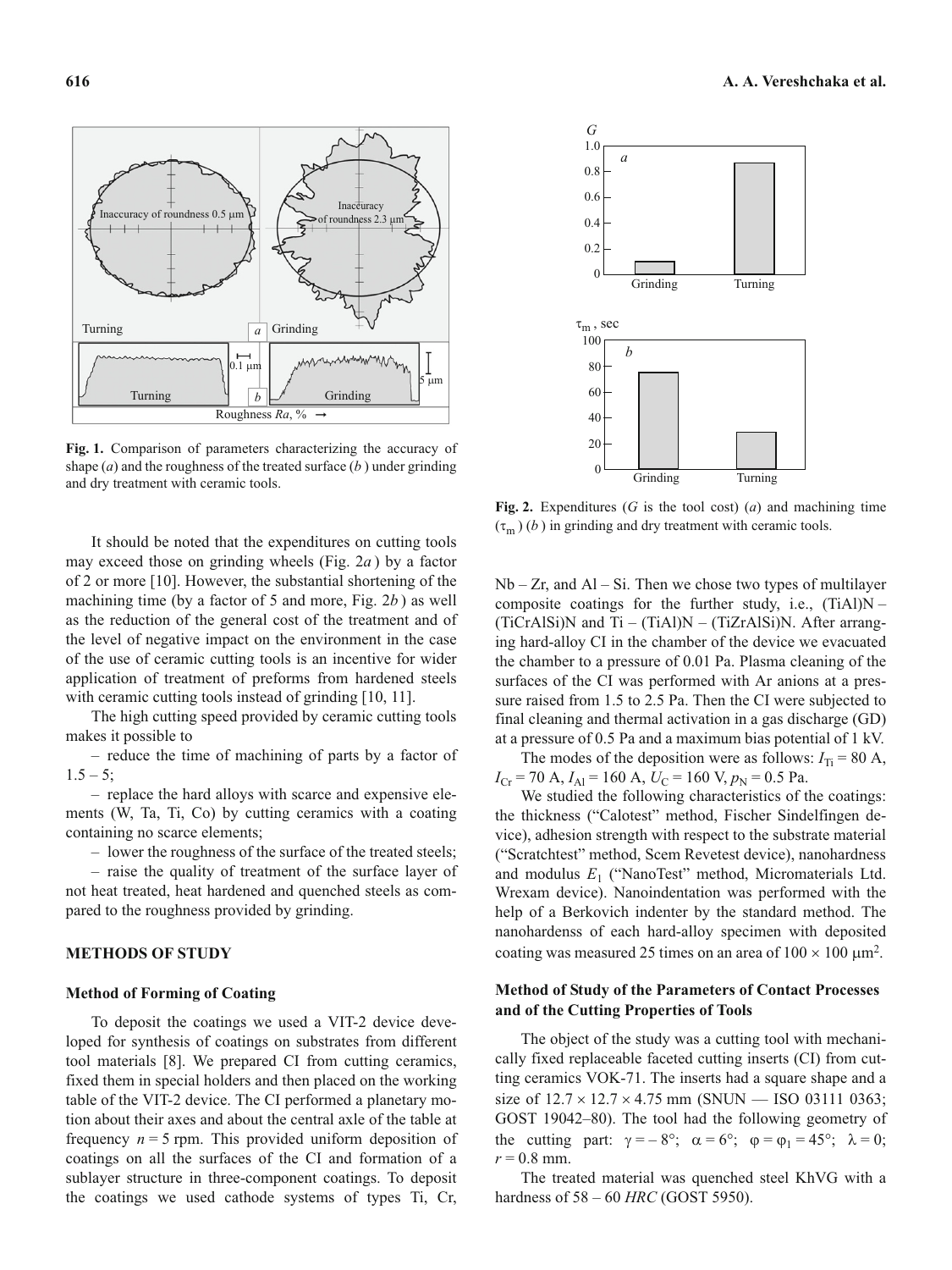| Tool material                             | Functional parameters of cutting |              |             |       |           |           |           |
|-------------------------------------------|----------------------------------|--------------|-------------|-------|-----------|-----------|-----------|
|                                           | $C_{\gamma}$ , mm                | $\Phi$ , rad | $\mu_{\nu}$ |       | $P_z$ , N | $P_v$ , N | $P_r$ , N |
| $VOK-71$                                  | 0.114                            | 21.6         | 0.294       | 1.906 | 21.018    | 60.409    | 9.194     |
| $VOK-71 - Ti - (TiAl)N - (TiCrAl)N$       | 0.120                            | 21.3         | 0.310       | 1.933 | 22.124    | 62.135    | 9.194     |
| $VOK-71 - Ti - (TiAl)N - (Ti, AlZrNbCr)N$ | 0.120                            | 21.6         | 0.294       | 1.906 | 22.124    | 60.409    | 6.129     |
| $VOK-71 - TiN - (TiAl)N - (TiCrAlSi)N$    | 0.141                            | 21.1         | 0.334       | 1.961 | 26.549    | 63.861    | 6.129     |

**TABLE 2.** Contact Characteristics of Ceramic Tools with Coating

**Notations:**  $C_{\gamma}$ ) length of full contact over the front surface;  $\Phi$ ) shear angle;  $\mu_{\gamma}$ ) friction factor over the front surface;  $\xi$ ) shrinkage of chips;  $P_z$ ,  $P_v$ ,  $P_x$ ) tangential, radial, and axial components of the cutting force.

| TABLE 3. Contact Characteristics of Cutting |  |
|---------------------------------------------|--|
|---------------------------------------------|--|

| Tool material                           | $C_{\gamma}$ , mm | $C_{\gamma_D}$ , mm | $\tau_{\Phi} \times 10^{-5}$ ,<br>N/m <sup>2</sup> | $q_F \times 10^{-5}$ ,<br>$N/m^2$ | $q_N \times 10^{-5}$ ,<br>N/m <sup>2</sup> | $\sigma_{Nmax} \times 10^{-5}$ ,<br>N/m <sup>2</sup> | $\boldsymbol{n}$ |
|-----------------------------------------|-------------------|---------------------|----------------------------------------------------|-----------------------------------|--------------------------------------------|------------------------------------------------------|------------------|
| $VOK-71$                                | 0.114             | 0.0533              | 603                                                | 248.999                           | 761.751                                    | 2103.165                                             | 1.639            |
| $VOK-71 - Ti - (TiAl)N - (TiCrAl)N$     | 0.120             | 0.0542              | 603                                                | 243.622                           | 739.220                                    | 2055.745                                             | 1.668            |
| $VOK-71 - Ti - (TiAl)N - (TiAlZrNbCr)N$ | 0.120             | 0.0538              | 603                                                | 240.130                           | 734.616                                    | 2028.249                                             | 1.639            |
| $VOK-71 - Ti - (TiAl)N - (TiCrAlSi)N$   | 0.141             | 0.0538              | 603                                                | 207.285                           | 624.020                                    | 1747.627                                             | 1.697            |

**Notations:**  $C_{\gamma p}$ ) length of plastic (dense) contact over the front surface;  $\tau_{\phi}$ ) tangential stresses in conventional shear plane;  $q_F$ ) mean tangential stresses on the front surface of the tool;  $q_N$ ) mean normal contact stresses over the front surface of the tool;  $\sigma_{Nmax}$ ) maximum normal contact stresses over the front surface; *n* ) parameter.

The cutting properties of the tool were studied with the help of a 16K20 universal turning lathe with a thyristor drive providing smooth regulation of the rotation speed of the spindle and maintenance of the specified cutting speed for preforms of different diameters. The cutting was performed at cutting speed  $v = 200 - 400$  m/min,  $t = 1.0$  mm,  $S =$ 0.15 mm/rev. The criterion of failure of the tool was a wear bevel on the back surface at  $h_b = 0.3 - 0.35$  mm. The wear hb was measured using a MBS-10 toolmaker's microscope.

The preliminary benchmark tests of the tool with CI from VOK-71 and several variants of nanostructured multilayer composite coatings gave the best stability results for the  $Ti - (TiAl)N - (TiCrAlSi)N$  coatings. Therefore, the subsequent study of the functional cutting parameters was performed for the tools with such coating.

#### **RESULTS AND DISCUSSION**

With allowance for the high susceptibility of ceramic tools to brittle fracture due to the relatively low strength and toughness of the ceramics, we studied the possibility of lowering of the level of normal contact stresses acting on the front surface of the ceramic tools by deposition of complex composite coatings lowering the level of the thermomechanical impact on the contact areas of the tools, which causes brittle cleavage of the cutting edge [1, 13, 14].

The preliminary comparative studies of the cutting properties of tools equipped with coated ceramic CI showed that the results were the best for CI from VOK-71 with a Ti – (TiAl)N – (TiCrAlSi)N coating deposited by the FCVAD method. This coating had the following parameters: microhardness  $HV_{0.05} = 3.2$  GPa, strength of adhesion to the substrate  $P_a = 140$  N, total thickness of the coating 3.9  $\mu$ m, grain sizes of all the coating components  $10 - 12$  nm, thickness of sublayers (external and intermediate layers)  $20 - 25$  nm. Further research was concentrated only on the ceramic CI with the NMCC formed by the FCVAD process.

The results of the study of the functional parameters of cutting and of the contact characteristics of the process of dry (free) turning of quenched steel KhVG (58 – 60 *HRC* ) with tools equipped with CI from mixed ceramics VOK-71 without coating and with NMCC of different compositions are presented in Tables 2 and 3 and in Fig. 3.

Analyzing the results obtained we established that the developed NMCC deposited onto contact areas of ceramic tools intensify somewhat the friction on the "coating – treated material" contact boundaries, which in its turn increases the length of full contact between the chips and the front surface of the tool  $C_{\gamma}$ . This lowers the contact stresses  $\sigma_n$  and  $\tau_\gamma$  (see Fig. 3) and in combination with the improvement of the removal of heat reduces the specific thermomechanical loads on the cutting edge of the tool, which allows us to predict growth of its wear resistance.

The results of the comparative tests of the cutting properties of tools equipped with CI from mixed cutting ceramics with different NMCC are presented in Fig. 4.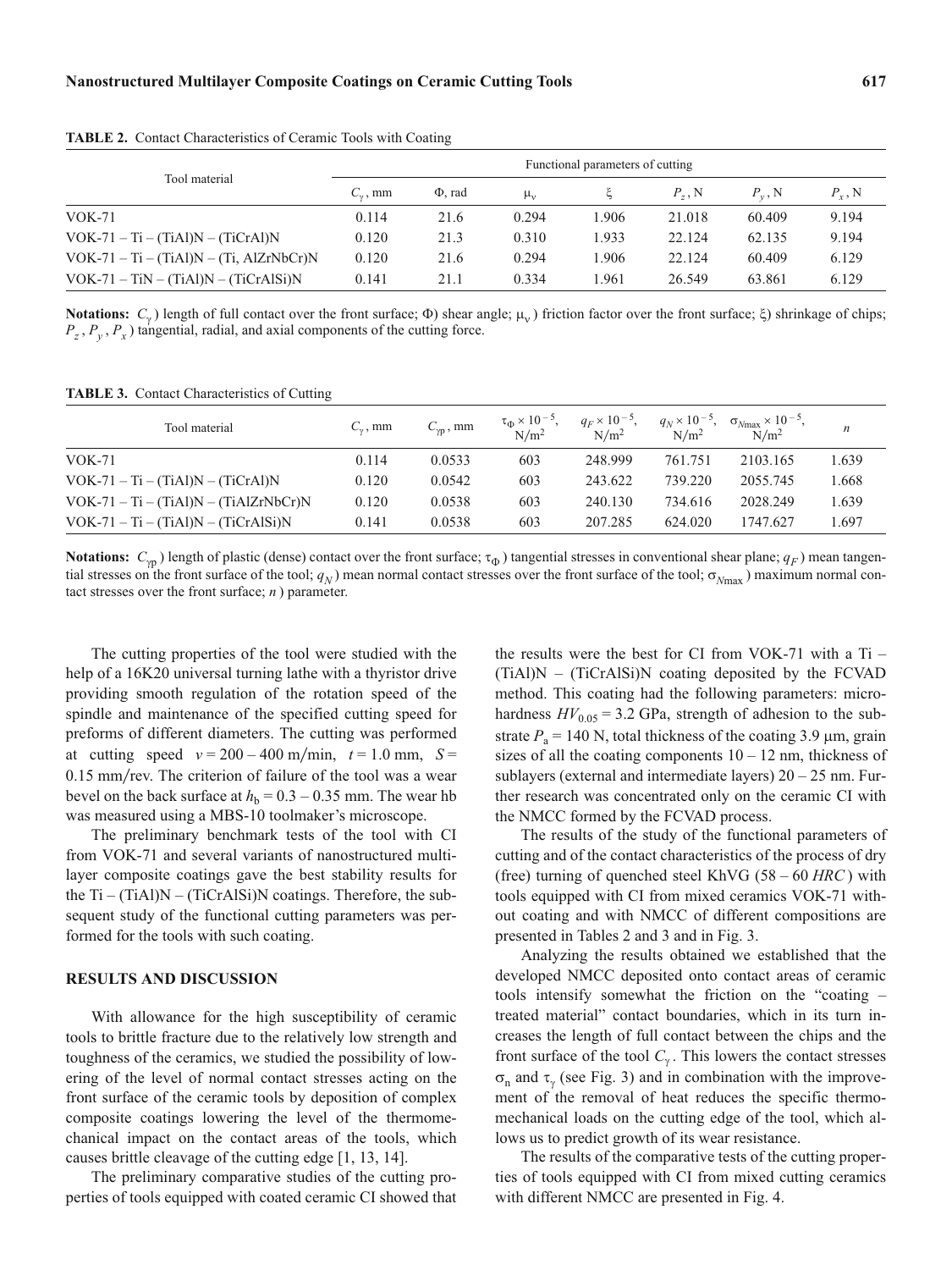

**Fig. 3.** Distribution of contact normal  $\sigma_n$  (*1, 2*) and tangential  $\tau_v$ (*3*, *4* ) stresses over the front surface of CI from VOK-71 under dry treatment of steel KhVG  $(58 - 60$  *HRC*) with  $t = 0.1$  mm,  $S = 0.15$  mm,  $v = 250$  m/min (*h* is the distance from the cutting edge): *1*, *3* ) CI from uncoated VOK-71; *2*, *4* ) CI from VOK-71 with a Ti –  $(TiA)N - (TiCrAISi)N$  coating.

Analyzing the behavior of the wear curves of the tools as a function of the cutting time ("wear – time") we can note a standard form of the functions obtained for uncoated and coated tools (Fig. 4). The tools equipped with CI from VOK-71 ceramics with the developed NMCC of optimum composition (curve *4* in Fig. 4) demonstrate substantial decrease in the wear intensity as compared to the control tools with and without coating and to the tools with NMCC of nonoptimal composition (compare curves  $1 - 3$  and curve 4 in Fig. 4). We should also note the balanced wear behavior of the back surface of the CI from VOK-71 with a  $Ti - (TiAl)N -$ (TiCrAlSi)N coating without visible macro- and micro-chips of the cutting edge. The endurance of such CI is  $2 - 2.5$  times higher than that of the tools not coated with VOK-71.

#### **CONCLUSIONS**

1. The studies performed have confirmed the hypothesis of the possibility of raising the cutting properties of ceramic tools by controlling the contact processes due to the use of nanostructured multilayer composite coatings with optimum composition and properties.

2. Longitudinal turning of steel KhVG with a hardness of 58 – 60 *HRC* has shown that the use of cutting tools equipped with the developed  $Ti - (TiAl)N - (TiCrAlSi)N$  optimum-composition NMCC raises the efficiency of the cutting (increases the area of removal of metal from the surface of the preform) by a factor of  $2 - 2.5$  as compared to similar tools without coating.

3. The tools with the developed NMCC can be used for effective finishing dry treatment of quenched steels instead



**Fig. 4.** Dependence of the wear of the back surface hb on the time of cutting  $h<sub>b</sub>$  for CI from VOK-71 with different NMCC: *1*) control CI with VOK-71; 2) VOK-71 – Ti –  $(TiAIN - (TiCrAIN))$ ; *3* ) VOK-71 – Ti – (TiAl)N – (TiAlZrNbCr)N; *4* ) VOK-71 – Ti – (TiAl)N – (TiCrAlSi)N.

of the traditional grinding; they provide high accuracy of the shape and low roughness of the treated parts at simultaneous improvement of the ecological parameters of the treatment process.

*The work has been performed with the help of the equipment of the Collective Use Center of MGTU "STANKIN" with financial support of the Ministry of Education and Science of the Russian Federation within Agreement No. 14.539.21.0004 of 04.12.2014, Unique Identifier of the Project RFMEFI59314X000, and within State Assignment No. 2014*-*105, Project No. 385, in the Sphere of Scientific Activities.*

#### **REFERENCES**

- 1. A. S. Vereshchaka, *Operating Capacity of Cutting Tools with Wear-Resistant Coatings* [in Russian], Mashinostroenie, Moscow (1993), 336 p.
- 2. E. S. Sotova, A. A. Vereshchaka, and A. S. Vereshchaka, *Ceramic Cutting Tools* [in Russian], Izd. MGTU "STANKIN," Moscow (2013), 149 p.
- 3. S. N. Grigoriev, A. A. Vereschaka, A. S. Vereschaka, and A. A. Kutin, "Cutting tools made of layered composite ceramics with nano-scale multilayered coatings," *Proc. CIRP*, **1**,  $318 - 323$  (2012).
- 4. A. A. Vereschaka, S. N. Grigoriev, E. S. Sotova, and A. A. Vereschaka, "Improving the efficiency of the cutting tools made of mixed ceramics by applying modifying nano-scale multilayered coatings," *Adv. Mater. Res.*, **712 – 715**, 391 – 394 (2013).
- 5. A. S. Vereschaka, S. N. Grigoriev, V. P. Tabakov, et al., "Improving the efficiency of the cutting tool made of ceramic when machining hardened steel by applying nano-dispersed multilayered coatings," *Key Eng. Mater.*, **581**, 68 – 73 (2014).
- 6. L. A. Dobrzanski, D. Pakula, and E. Hajduczek, "Structure and properties of the multi-component TiAlSiN coatings obtained in the PVD process in the nitride tool ceramics," *J. Mater. Proc. Technol.*, **157 – 158**, 331 – 340 (2004).
- 7. A. S. Vereshchaka, S. N. Grigor'ev, A. A. Vereshchaka, et al., "Increasing the operating capacity of cutting tools by directed modification of properties of their working surfaces due to de-